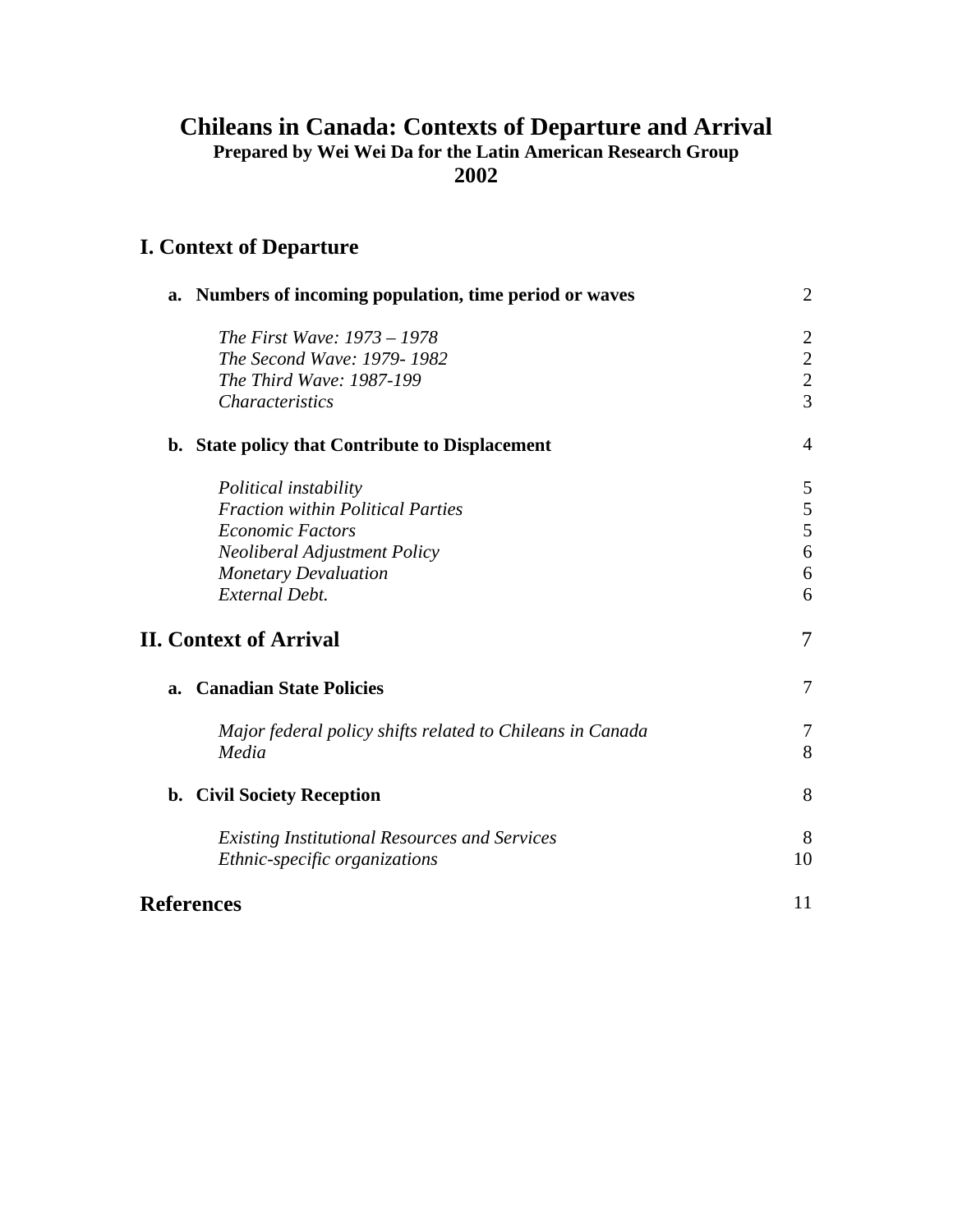# **Tables**

| 3              |
|----------------|
| $\overline{4}$ |
| $\overline{4}$ |
| 8              |
| 9              |
| 9              |
|                |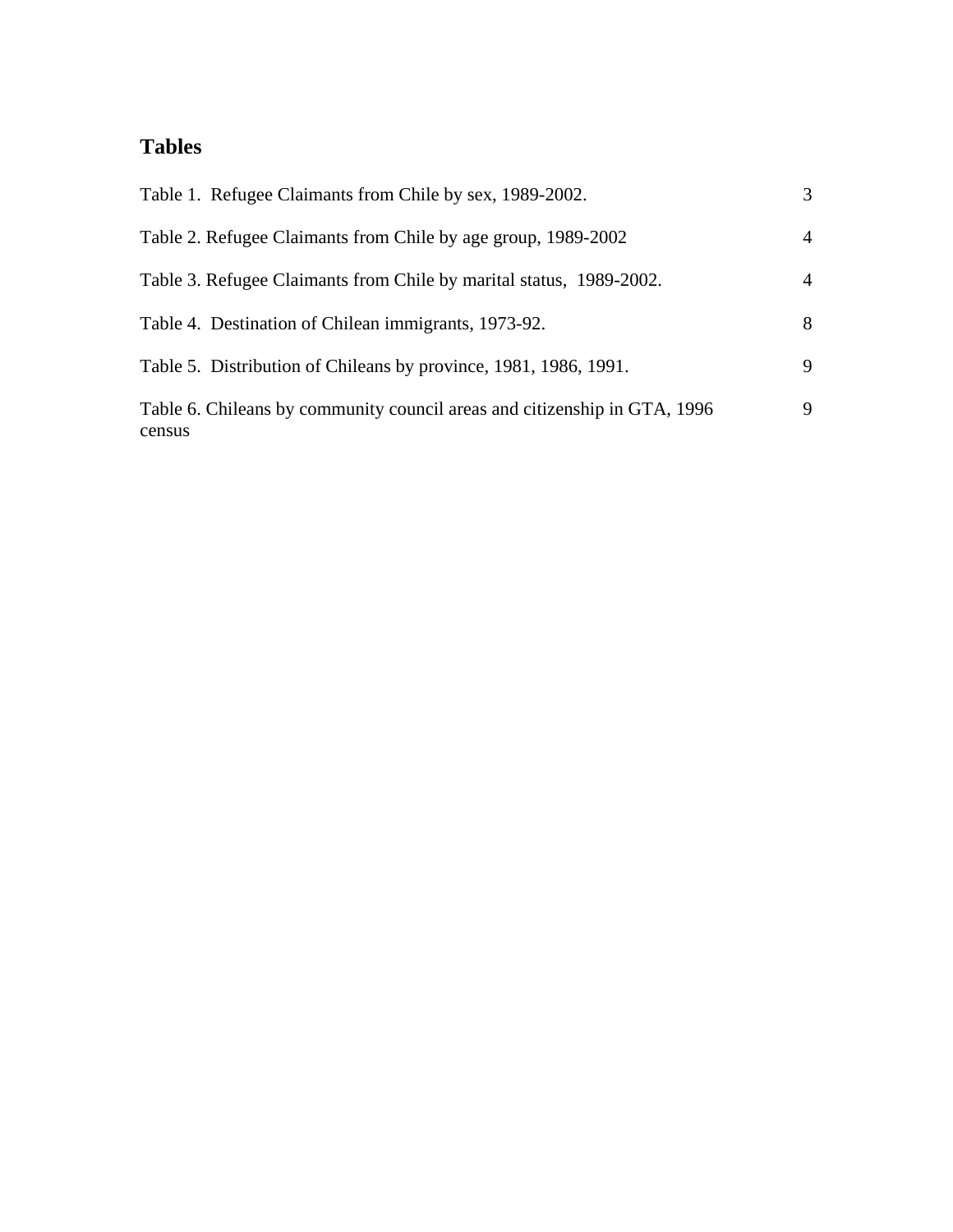# **Chileans in Canada: Contexts of Departure and Arrival Prepared by Wei Wei Da for the Latin American Research Group 2002**

# **I. Context of Departure**

#### **a. Numbers of incoming population, time period or waves**

Before 1973, there was a small number of Chileans who had left the country for the US, Australia and European countries as well as Canada. According to Landolt (1993: 34), a total of 894 came to Canada.

Large flows of Chileans to Canada started in 1973 when Chileans were classified as one of migrant groups to Canada. Chileans migration to Canada is generally recognized to have taken place in three waves.

### *The First Wave: 1973 – 1978*

The first wave of Chileans to Canada took place from the late 1973 to 1978, during which a total of 8,302 Chileans fled from their country and come to Canada for refuge according to Statistics Canada, specifically, there were 493 in 1973, 1,593 in 1974, 2,297 in 1975, 2.082 in 1976 and 1,546 in 1977. Among them, more than two thousands were "legal" refugees according to the definition set by the Canadian government. According to Landolt (1993: 30), for example, Canada had accepted 3400 refugees directly from Chile by the mid of 1975. Another source, Magocsi (1999: 3555), estimates that more than 10,000 Chileans became permanent residents during the period of 1974 and 1978, that is, 2,104 in 1974, 3,127 in 1995, 2,776 in 1976, 2,249 in 1977 and 2,023 in 1978. There were also a considerable number of Chileans who were admitted to Canada under special programs because of repression and economic hardship by the new policies adopted by the military regime in Chile; there were also refugees who came from first refuge countries like Mexico, Argentina, Honduras and Panama because they could not find employment. For example, Canada processed 2500 applications in Argentina in 1975 (Duran, 1980; Landolt, 1993). In general there is lack of precise figures of Chileans' arrival in Canada. Acceptance rate of Chilean refugee claimants was only 10% during the first wave, while the withdrawal rate was 15% (Landolt, 1993).

#### *The Second Wave: 1979- 1982*

The second wave took place during the period of 1979-1982. During the period, Chileans continued to come to Canada for settlement with an annual average number of migrants 1,170, which was substantially reduced when compared with the previous wave.

#### *The Third Wave: 1987-1992.*

The third wave appeared during the period of 1987 to 1992 based on the statistical figures. According to Magocsi (1999: 349-350), the arrival of Chileans to Canada continued from 1982-1986 with an annual average number of Chilean immigrants of only 663. But the number of Chilean arrivals during the period of 1987 to 1992 was doubled,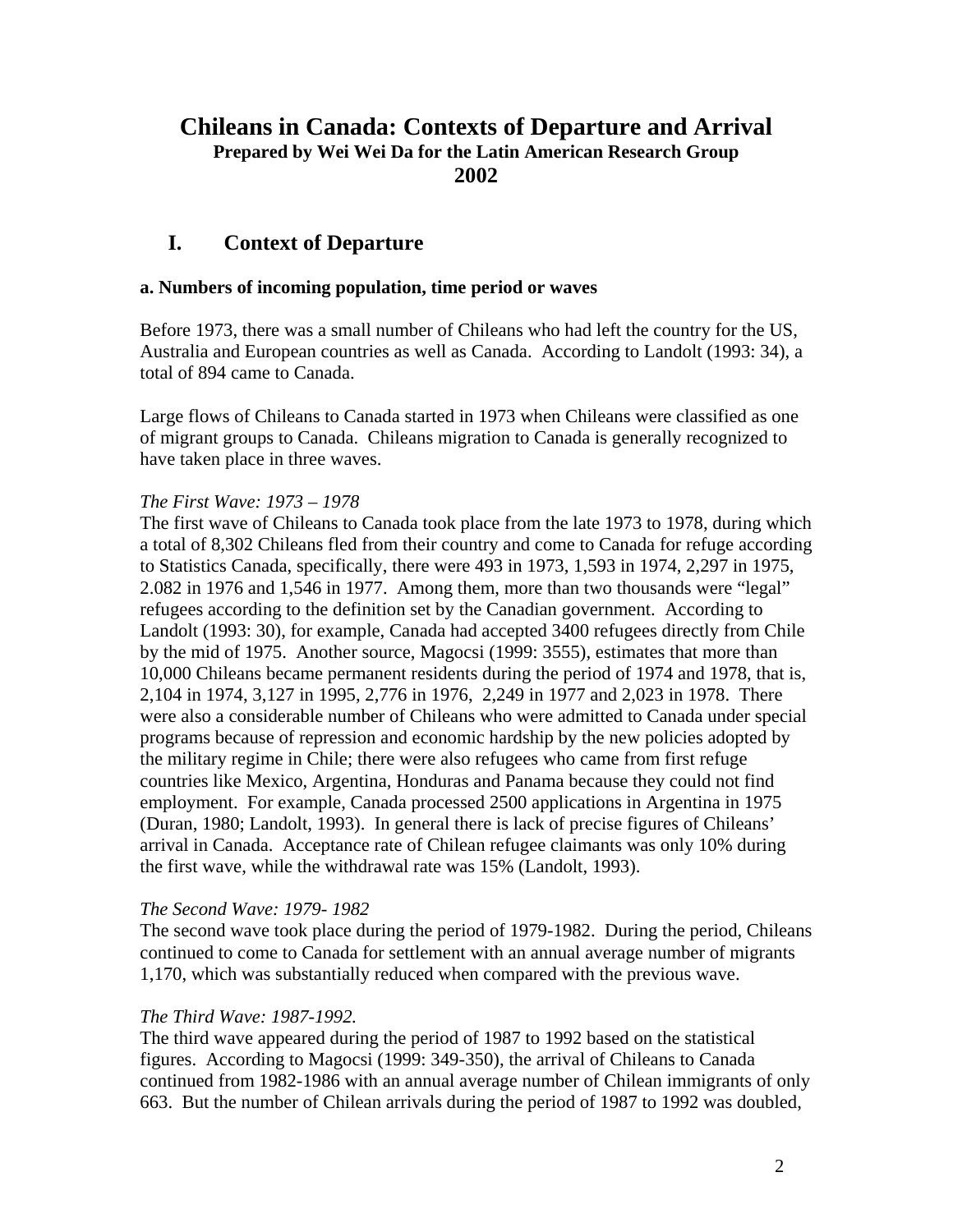although it fluctuated, with an annual average of Chilean immigrants 1,298. Based on the data on the entry to Canada, the arrival of Chileans under the landed migrants, refugee claimants and refugee classes in the 1980s reached its zenith.

In general precise figures of Chileans to Canada are not available, as each source is different from another due to different terms and definitions used in data collection. For example, some of them used the term of "ethnic identity", some used "country of origin", or "country of the last permanent resident".

In addition, the reduction of numbers of Chileans to Canada may not reflect the numbers of Chileans who wanted to come to Canada, rather they are depended on the Canadian immigration policy which tended to be more strict with refugee claimants on the whole (Magocsi, 1999).

#### *Characteristics*

There are some characteristics among Chileans who came during different period of time. Generally, a significant portion of migrants who arrived for political refuge characterized the first wave. They either came from Chile directly, or came through a third country. There is little information about their gender, ages and race distribution.

The second and third waves were demographically quite different from the first. The numbers of people fleeing Chile to Canada were relatively small, and most of them were youth or chronically unemployed young people. Networks with relatives or friends who fled in the 1970s provided better communication and transportation and made the process of fleeing and settlement not as harsh as for those who fled in the first wave. There were also many Chileans who left their country for Canada during 1980s due to economic reasons (Magocsi, 1999; Landolt, 1993).

|  |  | Table 1. Refugee Claimants from Chile by sex, 1989-2002. |  |
|--|--|----------------------------------------------------------|--|
|  |  |                                                          |  |

| Year | <b>Male</b> | <b>Female</b> |
|------|-------------|---------------|
| 1989 | 77          | 56            |
| 1990 | 116         | 75            |
| 1991 | 127         | 113           |
| 1992 | 107         | 82            |
| 1993 | 56          | 44            |
| 1994 | 55          | 33            |
| 1995 | 941         | 696           |
| 1996 | 1513        | 1112          |
| 1997 | 33          | 20            |
| 1998 | 26          | 19            |
| 1999 | 41          | 32            |
| 2000 | 43          | 35            |
| 2001 | 51          | 57            |
| 2002 | 35          | 30            |

Source: Figures are provided by Sambia Elmagraby, Section on Refugees, Citizenship and Immigration Canada, Ottawa.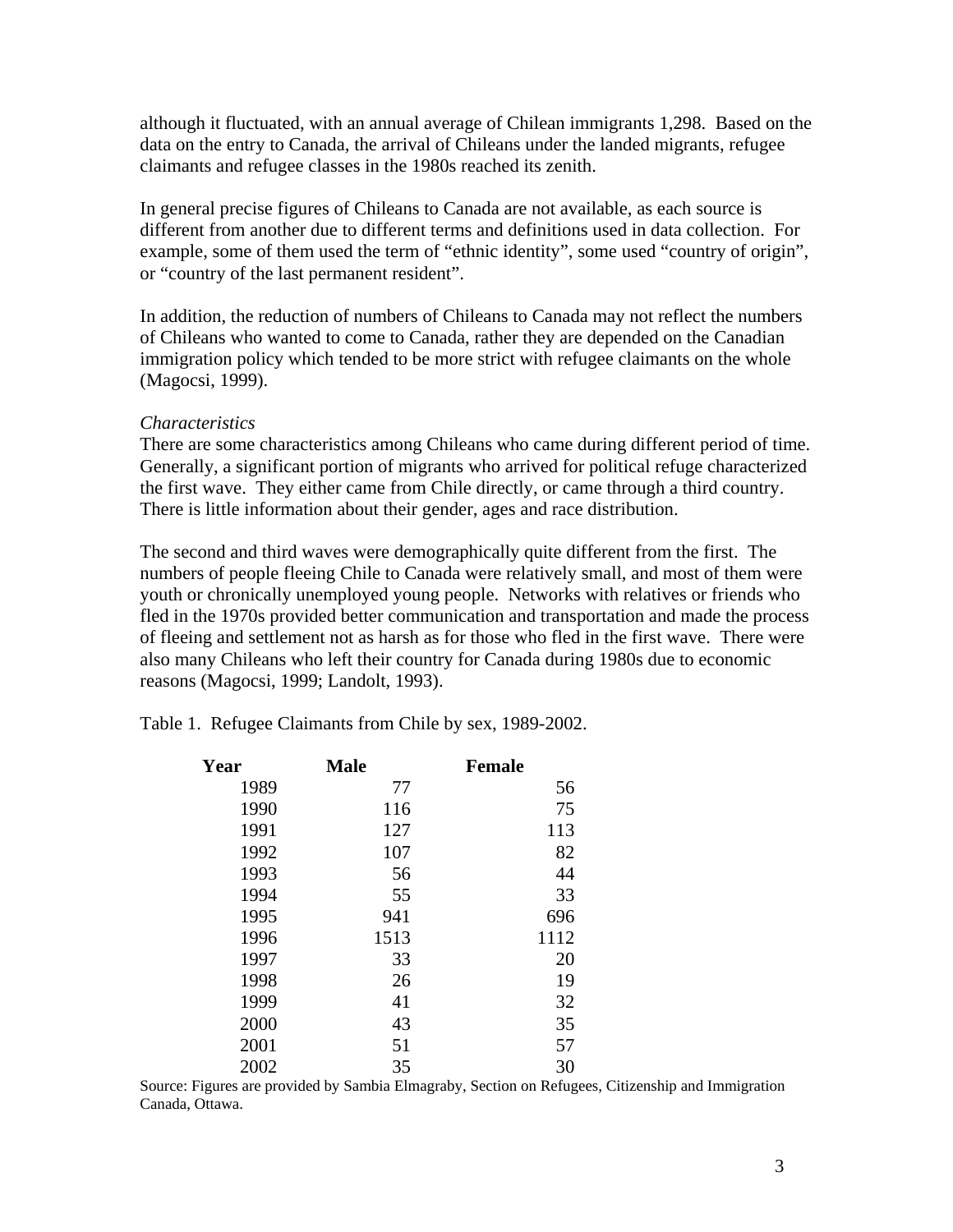| Year | $0-14$ | $15-19$ | $20 - 24$ | $25-29$ | $30 - 34$ | 35-39 | 40-44 | 45-49 |    | 50-54 55-59 | $60 - 65$ |
|------|--------|---------|-----------|---------|-----------|-------|-------|-------|----|-------------|-----------|
| 1989 | 0      | 8       | 9         |         | 10        | 21    | 32    | 17    | 16 | 6           | 5         |
| 1990 | 4      | 13      |           |         | 14        | 25    | 50    | 22    | 18 | 11          |           |
| 1991 | 2      | 11      | 11        | 15      | 25        | 35    | 45    | 32    | 23 | 13          | 17        |
| 1992 | 9      |         | 10        | 9       | 23        | 32    | 25    | 31    | 11 | 11          |           |
| 1993 |        |         |           | 10      | 14        | 15    | 13    | 9     | 10 |             |           |
| 1994 |        | 4       |           | 8       | 18        | 8     | 17    | 8     |    |             |           |
| 1995 | 258    | 138     | 90        | 139     | 263       | 274   | 206   | 127   | 64 | 34          | 15        |
| 1996 | 480    | 180     | 116       | 295     | 454       | 459   | 330   | 162   | 92 | 26          | 15        |
| 1997 |        | ↑       |           | 8       | 6         |       | 3     |       | 4  |             |           |
| 1998 |        |         |           | 6       | 5         |       | 6     |       |    |             |           |
| 1999 | 15     | 8       |           | 2       | 8         | 19    | 8     | 2     |    | ∍           |           |
| 2000 | 12     |         | 6         | 8       | 11        | 9     | 10    | 10    |    |             |           |
| 2001 | 18     | 6       | 8         | 11      | 16        | 22    | 11    | 11    |    |             |           |
| 2002 | 10     |         | 6         |         | 4         | 12    | 9     |       |    |             |           |
|      |        |         |           |         |           |       |       |       |    |             |           |

|  |  |  | Table 2. Refugee Claimants from Chile by age group, 1989-2002 |
|--|--|--|---------------------------------------------------------------|
|  |  |  |                                                               |

Source: Figures are provided by Sambia Elmagraby, Statistics on Refugees, Citizenship and Immigration Canada, Ottawa

| ັ<br>Year | <b>Single</b> | <b>Married</b> | <b>Widowed</b>              | <b>Divorced</b> | <b>Separated</b> |
|-----------|---------------|----------------|-----------------------------|-----------------|------------------|
| 1989      | 47            | 78             |                             | 2               |                  |
| 1990      | 70            | 97             |                             |                 | 10               |
| 1991      | 82            | 135            |                             | 6               | 9                |
| 1992      | 68            | 102            |                             |                 | 11               |
| 1993      | 42            | 48             | $\overline{2}$              | $\overline{2}$  | 5                |
| 1994      | 38            | 43             |                             | $\overline{2}$  |                  |
| 1995      | 805           | 707            | 15                          | 19              | 45               |
| 1996      | 1248          | 1196           | 15                          | 22              | 64               |
| 1997      | 25            | 16             | 4                           |                 | 3                |
| 1998      | 21            | 15             |                             |                 |                  |
| 1999      | 31            | 25             |                             |                 | 2                |
| 2000      | 35            | 23             | $\mathcal{D}_{\mathcal{L}}$ |                 | 6                |
| 2001      | 52            | 39             |                             |                 |                  |
| 2002      | 35            | 22             |                             |                 | 6                |

Table 3. Refugee Claimants from Chile by marital status, 1989-2002.

Source: Figures are provided by Sambia Elmagraby, Statistics on Refugees, Citizenship and Immigration Canada, Ottawa

### **b. State policy that Contribute to Displacement**

Historically, democratic governments had mostly dominated Chile, since its independence from Spanish colonial in 1818 and the establishment of the Republic of Chile, and it had been peaceful compared with other Caribbean countries till 1973, except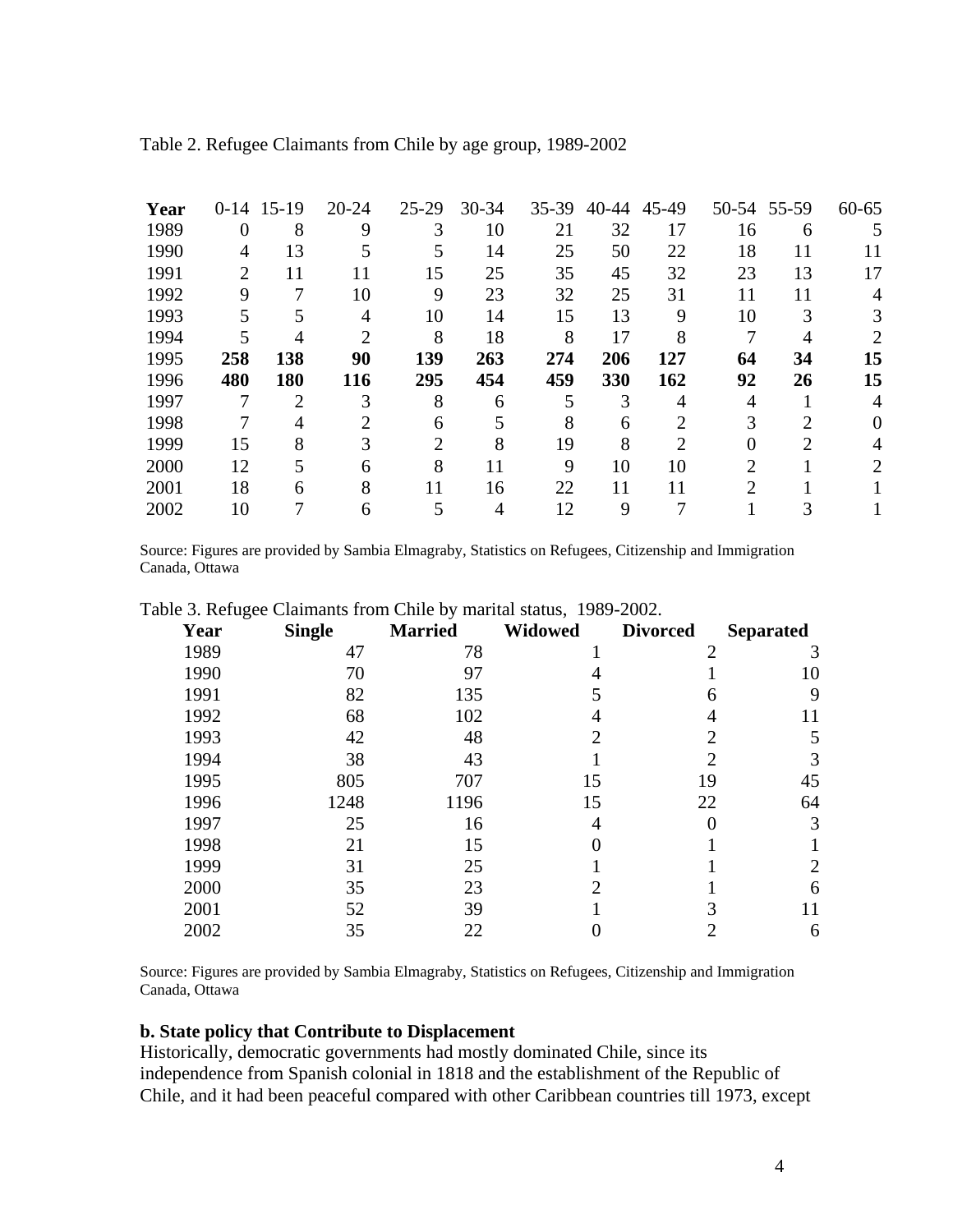two wars with Peru and Bolivia during the  $19<sup>th</sup>$  century, and a brief civil war in 1891. Chileans have no tradition of immigration to foreign countries in its previous history. Even by the end of 1960s, there were little reasons for a large scale of emigration from Chile to other countries. Instead, Chile had attracted many immigrants from European, Middle Eastern, and Asian countries apart from other Latin American countries.

Social context that triggered the large flows of Chileans is considered several.

#### *Political instability*.

One of the critical factors is marked by the 1973 military coup headed by Pinochet. The military coup overthrew a three-year-old Marxist government, and it took the major responsibility for the first wave of Chileans to exile from their country. Several key institutions frame the policies and actions of the Pinochet regime. The establishment of the DINA (1974 – 1978), a professional and technical intelligence unit directly accountable to the junta detained, tortured and kidnapped the regime's opposition. The junta was responsible for ceaseless political assassination, kidnappings, detention, torture and brutal killings of thousands of civilians after the military coup. The Pinochet regime's human rights violations have been condemned nationally and internationally.

The decade leading up to the coup is marked by rapid and complex social and political changes. The Christian Democratic Party (PDC), under the leadership and presidency of Eduardo Frei (1964-1970) proposed a reform called "Revolution in Liberty", which prompted changes and internal fissures within the PDC. On March 4, 1970, socialist Salvador Allende was elected to office under a coalition government, the Unidad Popular (UP). Chile became the first country in the world to have a Marxist-Leninist government based on free selection. Two factors contributed to the political dynamics: mobilization of previously unorganized popular sectors in the countryside; and the closely related erosion of Chile's centrist political parties. Allende implemented a series of economic reforms, involving income redistribution, expansion of government programmes and services, state control of key industries, and extension of land reform. Many Chileans considered this reform as the first step towards communism.

#### *Fraction within Political Parties*

The fraction within the Christian Democratic Party (one of the three major parties based on the constitution), and social polarization were also critical to the crisis by the military coup.

International influences are also contributing factor to the military coup. The US launched a major campaign against Chile's then-government. They forced the World Bank and many other banks to reduce the aids and credit for Chile, and suspended diplomatic relations, cutting military aid and the like. The Canadian government also provided financial aid to Pinochet's government after the coup.

#### *Economic Factors*

After the coup, Pinochet's military regime adopted a new economic structure based on the neo-conservative principles of free market, privatization and private property; they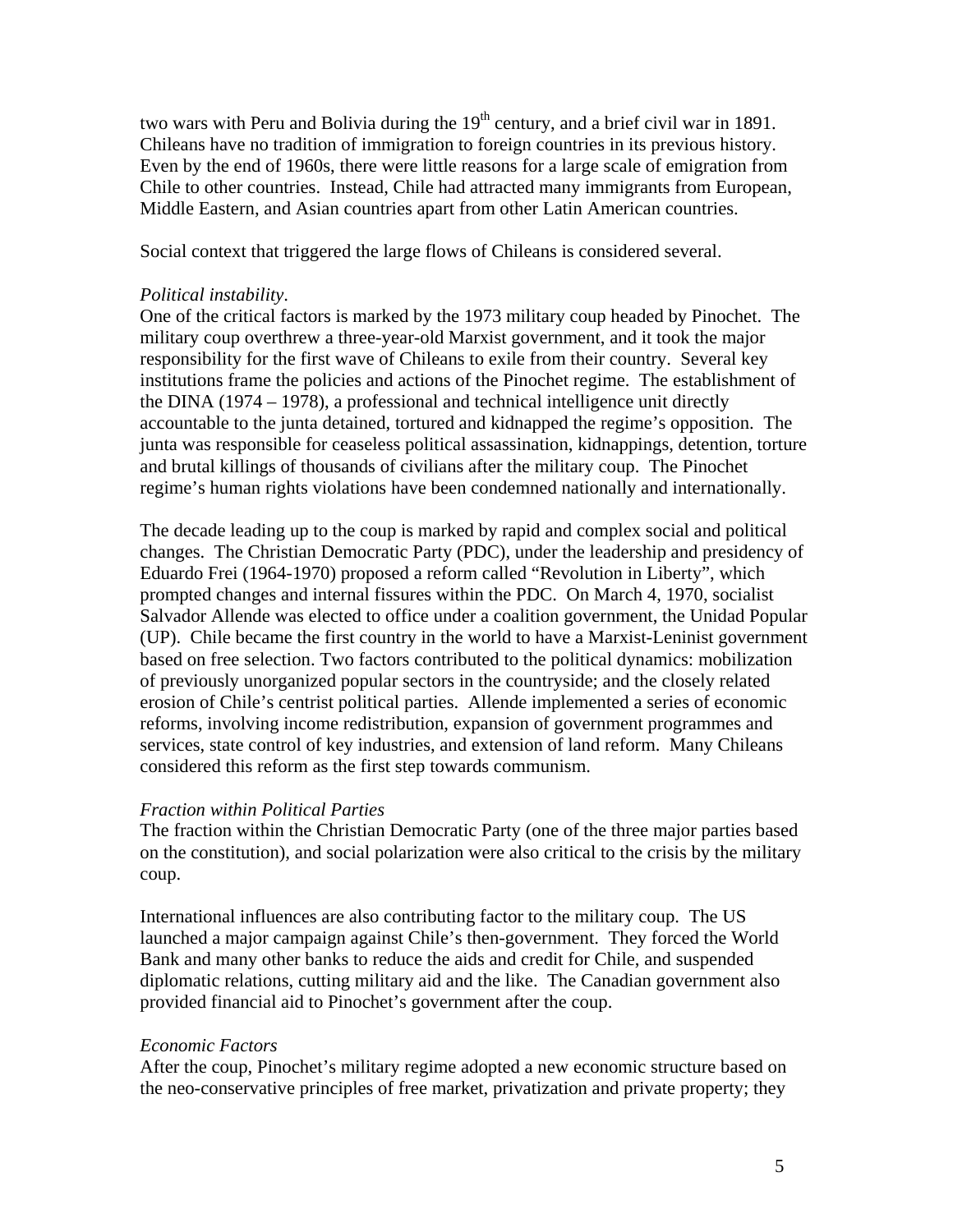also lifted the state subsidies and the protective tariffs. As a consequence of all these changes in economic system, poverty and unemployment rates rose dramatically. The result was an economic recession from 1975 to 1982.

During Pinochet's military dictatorship, human rights violations soared to their highest level during the 1980s. Political assassination, killings, kidnapping and disappearance were faced by everyone or constantly present. Public demonstration from 1983 to 1984, and the resulting declaration of a state of siege by Pinochet on November 6, 1984 led to more than 200,000 arrested, 500 cases of internal exile, 800 persons injured and 550 killed. This period of widesweeping repression also forced hundreds of Chileans to seek refuge in foreign countries.

#### *Neoliberal Adjustment Policy*

After Pinochet was out of office, Christian Democrat Patricio Aylwin was elected and his coalition government took office in 1990. Yet, since a number of senators had been appointed by the outgoing military regime, Aylwin's effort to reform the constitution failed. The Pinochet regime's influence on government policy continued. In 1993, Eduardo Frei won the election, and promise to establish civilian control over the government apparatus, but he did not enjoy the votes in the congress. In October 1997, Frei selected the army chief recommended by Pinochet. Frei's government hardly was unable to get rid of Pinochet's influences to implement constitutional reforms. In 2000, socialist Ricardo Lagos won the election, but his government was still hampered by the opposition of a group of senators who were left over from the Pinochet period.

Chileans are now still experiencing a relatively high rate of unemployment (0.1% in 2001), inflation (3.5% in 2001), and government corruption. About 22% of the total population lived under poverty line in 2001. The constitutional reform has a long way to go. For example, a figure provided by Statistics Canada showed that the numbers of refugee claimants from Chile in Canada had increased significantly, from 100 in 1993 and 88 in 1994, it had jumped to 1,637 in 1995 and 2,625 in 1996. The increase is association with the general socio-political and economic situation in Chile.

#### *Monetary Devaluation*

Monetary devaluation has been apparently increasing each year form US\$1 – CLP419.30 in 1997 to US\$1 – CLP651.90 in 2002.

#### *External Debt.*

Chile also has a higher *external debt* with \$39.6 billion in 2001.

*Environmental problems* have been concerned with widespread deforestation and mining which threaten natural resources; air pollution from industrial and vehicle emissions, as well as water pollution from raw sewage all undermine social environment and public health.

In 1996, there were about 2,824 refugee claimants from Chile in Canada, which led Chile to be one of the leading source countries for refugee claimants in Canada.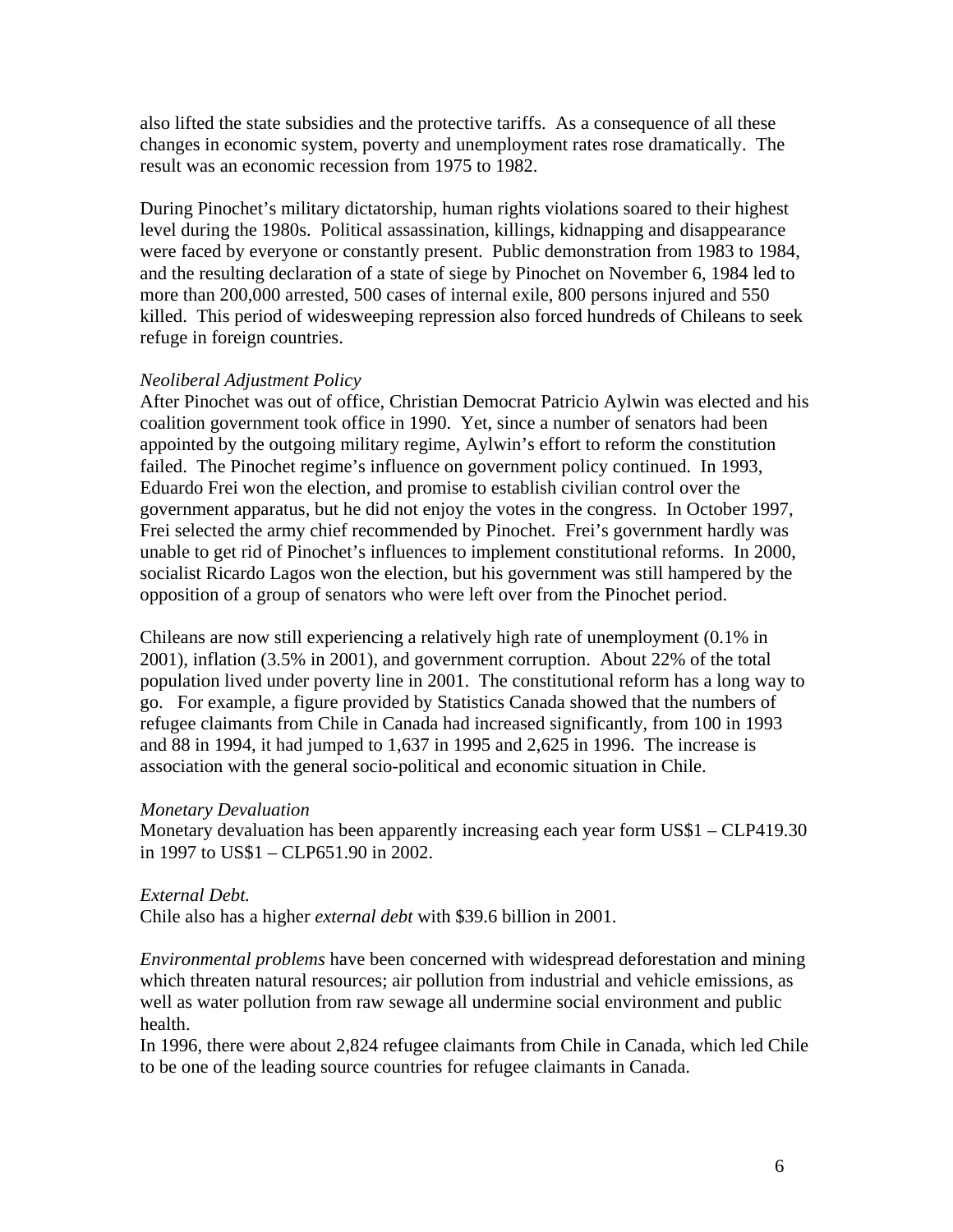# **II. Context of Arrival**

## **a. Canadian State Policies**

### *Major federal policy shifts related to Chileans in Canada*

Canada shifted its policy towards Chileans a few months after the military coup. A program 1973-Operation-Chile was launched which granted Chileans the right to emigrate to Canada under relaxed criteria.

The acceptance rate was only 10% by March 1974, while 11,000 applications were received in total, and 15% were withdrawn (Landolt, 1993).

Canada did not recognise Chileans legitimate claims to asylum immediately following the coup. It took three months of lobbying and pressure for the policy change. The reasons are in two fold: ideological differences leading to hostility towards Allende's socialist regime, and Canada's allegiance to the US. In the same month of the coup, Canada approved \$5 million in credit to Chile. The Canadian government changed its position on Chile and its political crisis largely as a result of pressures for various nongovernment movements at that time.

Many NGO organizations staged to support for Allende's government and for the refugees after the coup, such as,

- The Association of Universities and colleges announced C-government to aid Chilean students;
- Canadian Labour Congress (CLC) urged the government to withhold credit and aid to Chile
- Canadian Council of Churches (CCC) presented a report of its Mission of Enquiry, which revealed the brutality of Pinochet's dictation; CCC played an important role at this aspect. CCC was one of the first NGO to establish contact with Chile.
- OXFAM-Canada financed projects in Chile.

#### Acceptance Rate.

According to Statistics Canada, the acceptance rate of refugee claimants from Chile was 18% in 1999, 24% in 2000, 35% in 2001 and 28% in 2002.

3. Programs in refugee camps. See the section in part I.

4. Number of visa office and staff in country/regions

There is only one Canadian visa office located in Santiago, the capital of the country. The Visa Section provided services for immigrants, visitors, workers, and students and was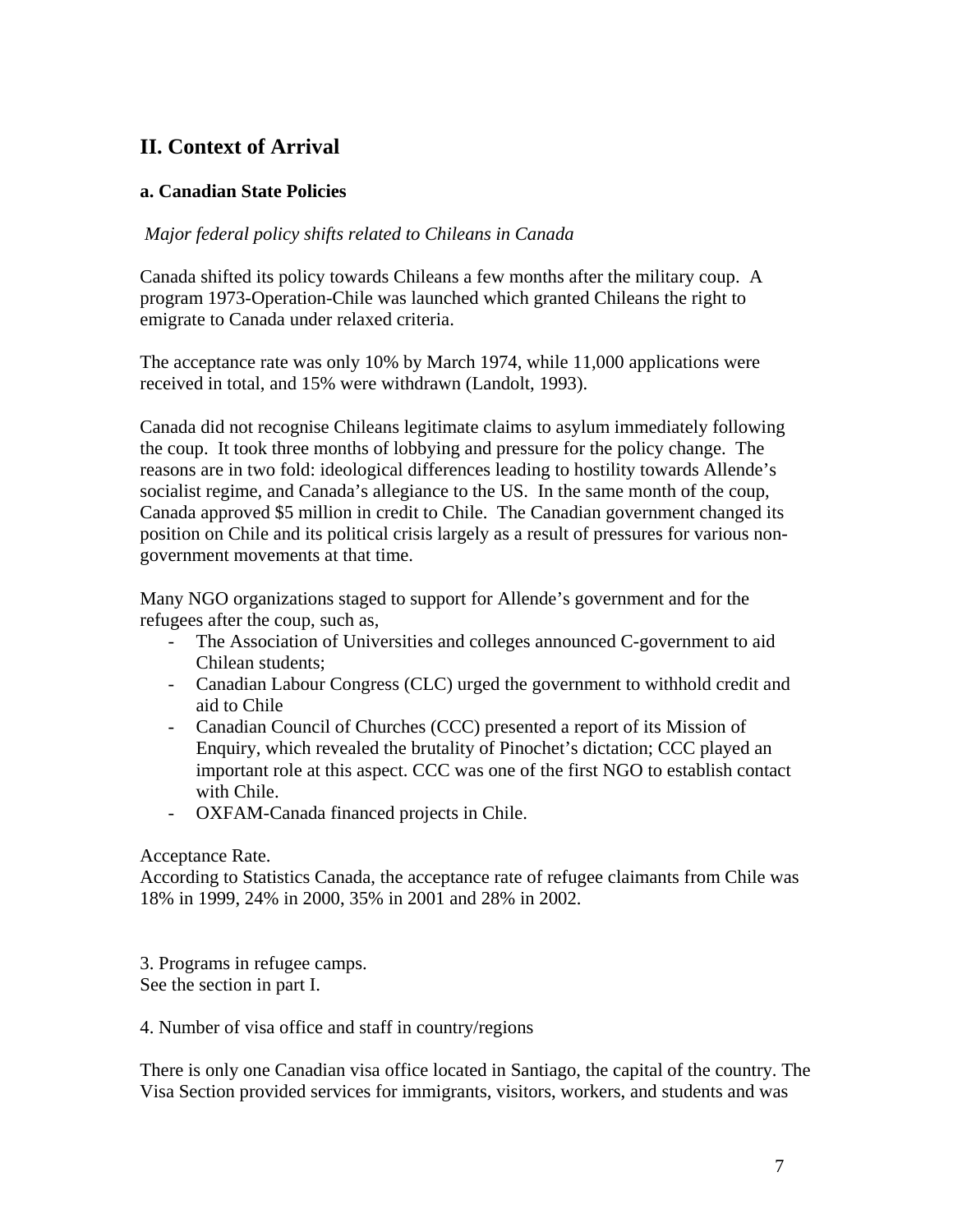responsible for applications from Chile. Information about staffing in the Visa sections is not available from public resource.

*Media* 

Ethnic media

A total of six kinds of newspapers are found to serve for Spanish-speaking migrants in Toronto in general. No newspapers are found targeting specific migrant groups by country of origin. See the detailed information about these newspapers in section ?).

*Chile Canada Solidarity Newsletter* began publication in Toronto in 1973 and ceased in 1974. Ottawa: National Library of Canada

# **b. Civil Society Reception**

*Existing Institutional Resources and Services* 

Toronto Hispanic Council in Toronto

1. Ethno-specific Resources

a. Residential concentration.

Majority of Chileans resettled in Quebec, Ontario and Alberta (see Table 1 & 2, Magocsi, 1999, p. 350).

Table 4. Destination of Chilean immigrants, 1973-92.

|                         | Number | %     |
|-------------------------|--------|-------|
| Quebec                  | 7,910  | 32.7  |
| Ontario                 | 8,895  | 36.7  |
| Manitoba                | 1,357  | 5.6   |
| Saskatchewan            | 745    | 3.1   |
| Alberta                 | 3,650  | 15.1  |
| <b>British Columbia</b> | 1,538  | 6.3   |
| Other pasts of Canada   | 113    | 0.5   |
| Total                   | 24,208 | 100.0 |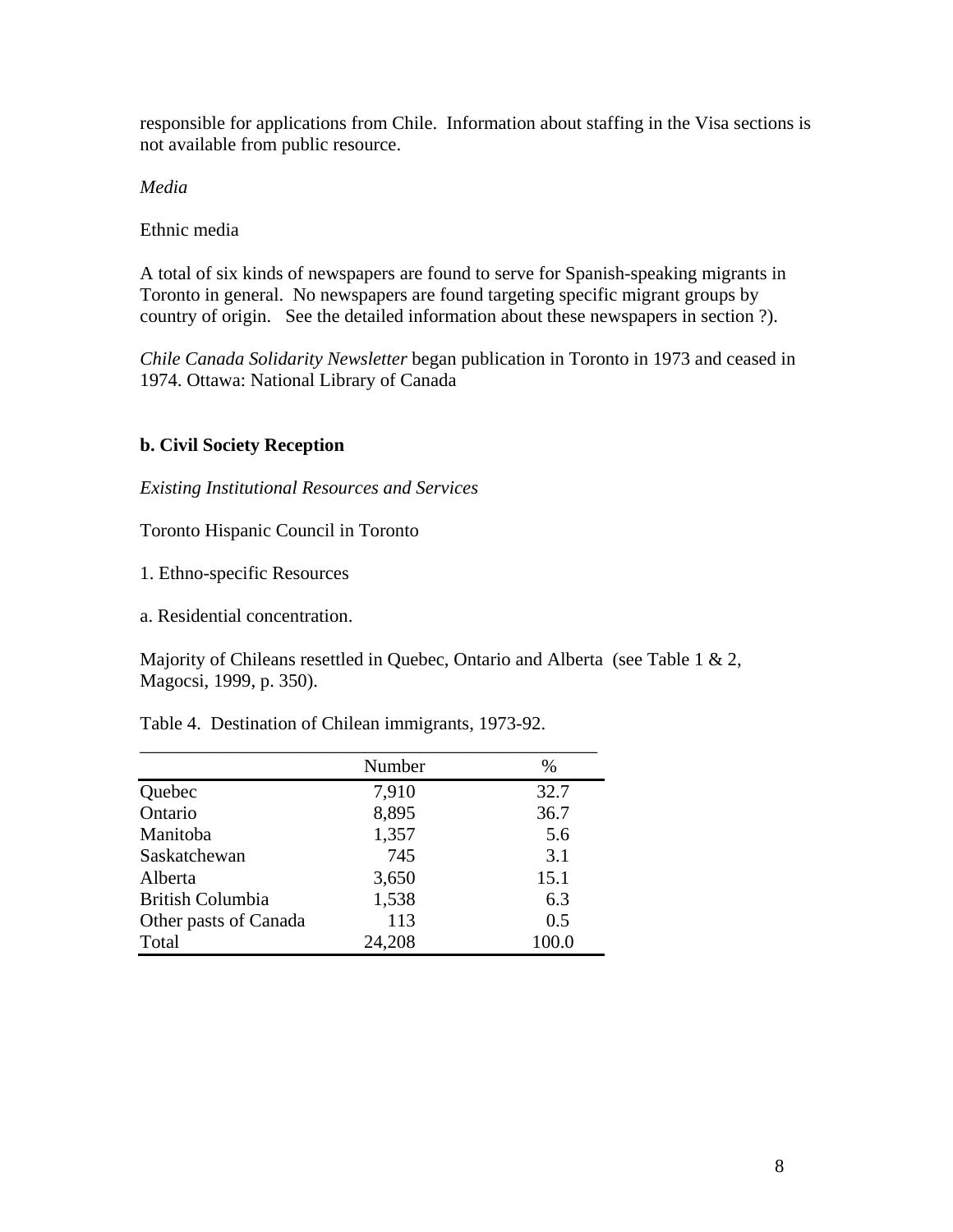|                         | 1981   |       | 1986   |       | 1991   |       |
|-------------------------|--------|-------|--------|-------|--------|-------|
|                         | Number | $\%$  | Number | $\%$  | Number | $\%$  |
| Quebec                  | 1,735  | 30.4  | 3,185  | 39.5  | 4,640  | 36.3  |
| Ontario                 | 1,070  | 18.7  | 1,555  | 19.3  | 3,640  | 28.4  |
| <b>Manitoba</b>         | 780    | 13.6  | 420    | 5.2   | 695    | 5.4   |
| Saskatchewan            | 175    | 3.2   | 445    | 5.5   | 595    | 4.6   |
| Alberta                 | 1,415  | 24.8  | 1,900  | 23.5  | 2,125  | 16.7  |
| <b>British Columbia</b> | 505    | 8.8   | 495    | 6.1   | 1,060  | 8.3   |
| Other pasts of Canada   | 20     | 0.5   | 70     | 0.9   | 40     | 0.3   |
| Total                   | 5,710  | 100.0 | 8,070  | 100.0 | 12,795 | 100.0 |

Table 5. Distribution of Chileans by province, 1981, 1986, 1991.

Sources: Statistic Canada, 1981 Census, Ethnic Origins; Population and Dwelling Characteristics (1989); 1991 Census, Ethnic Origin

Note: The total number of Chileans living in each province is not available because it is based on ethnic origin.

|  |  |  |  | Table 6. Chileans by community council areas and citizenship in GTA, 1996 census |  |  |  |
|--|--|--|--|----------------------------------------------------------------------------------|--|--|--|
|--|--|--|--|----------------------------------------------------------------------------------|--|--|--|

| <b>By Community</b><br><b>Council Areas</b> | <b>Population</b> |
|---------------------------------------------|-------------------|
| Scarborough                                 | 495               |
| Toronto                                     | 1,240             |
| East York                                   | 90                |
| North York                                  | 1,505             |
| York                                        | 610               |
| Etobicoke                                   | 1,350             |
| Total                                       | 5,290             |

Source: Social Development and Management Services Division. 1998. Toronto, Census 1996 – Summary report #3. Toronto Community and Neighbourhood Services Department.

b. Business "enclave" – as employers and as suppliers of ethnic goods Information has not been found yet.

c. Co-national presence and co-linguistic or other constructions of co-ethnic. Information is not found yet.

d. Ethnic-specific education

- Toronto Chilean Association existed, which created special programs oriented to maintaining Chilean history and literature. The Toronto school existed from the late 1970 to early 1980s.
- A small school was established in Regina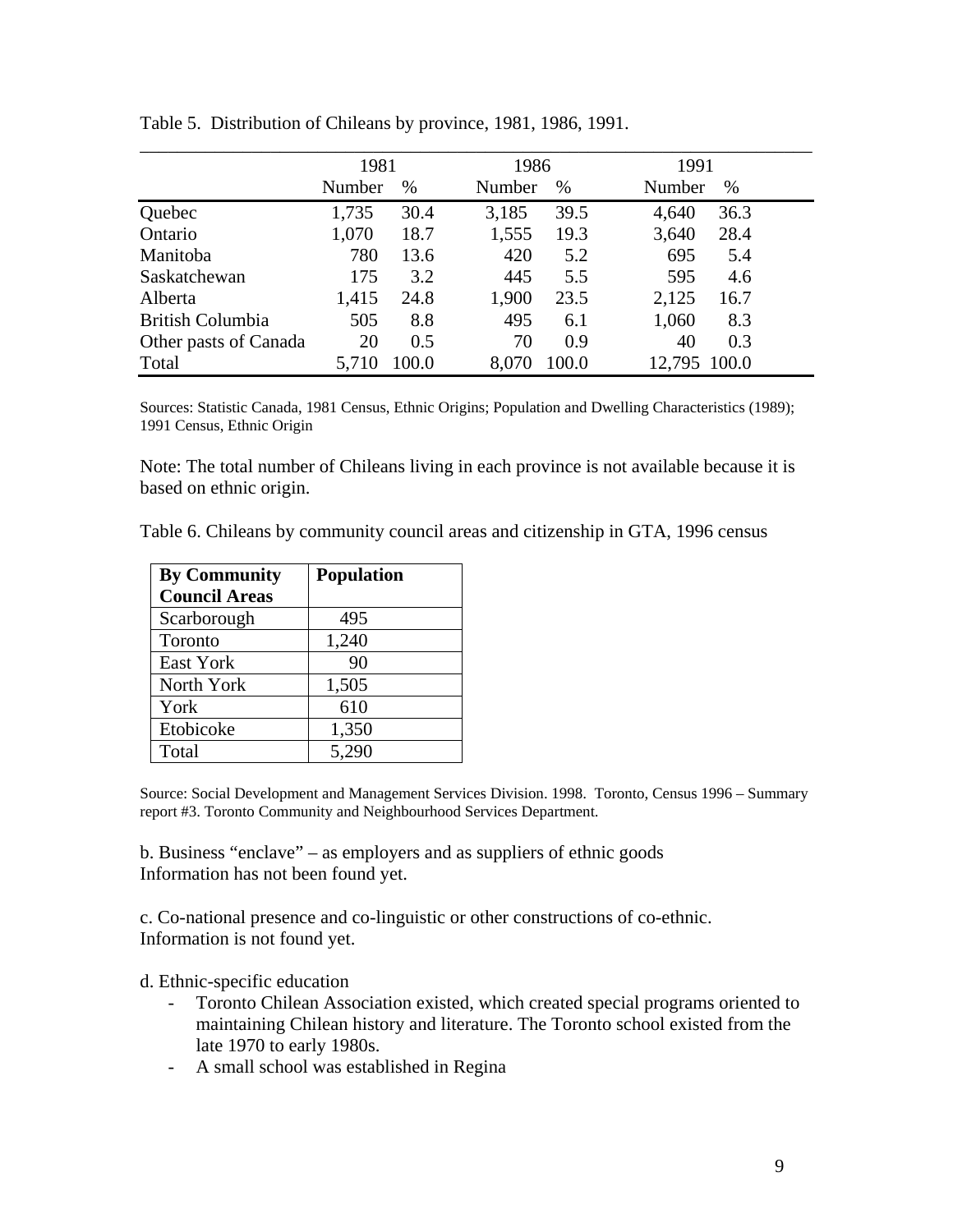#### e. Religious institutions

In Toronto, Scarborough Christian Community mainly consisted of Chileans was established in 1976 and ended in 1980 because of its members moving out of the area. It offered a place for meditation and social action for Christian children.

## f. Other indicators of institutional completeness

## *Ethnic-specific organizations*

Chilean Canadians created a variety of organizations along political, religious, artistic, sport, and gender lines. Most of them were Canadian branches of Chilean left-wing political parties. Their main activities are to mobilize individuals to against military regime in Chile. For example,

- Asociaion de profesionales, tecnicos y artistas chilenos del Quebec (PROTACH), which was set up in 1990 and has brought together a large number of Chilean professionals, technicians and artists in Quebec.

- Chileans also help OCASI (Ontario Council of Agencies Serving Immigrants) establish several organizations such as, Working Skills Centre; New Experiences for Migrant Women; Kitchener YWCA Multicultural Centre

- Immigrant Women of Saskatchewan

- Canadian Association for Latin American and Caribbean Studies in which they serve as directors

Political institutions (Magocsi, 1999, p. 354)

- Toronto Chilean Association
- Association de Chileans de Montreal, 1973-1980
- Chile Committee and the Chilean Association in Regina
- Council Chilien de Quebec, 1990-93

Housing Coops in Toronto, more information required on co-operatives

Arauco housing cooperative

http://www.coophousing.com/app/coop\_homepage.asp?coop\_id=399

Arcadia housing coop? Uncertain background http://www.coophousing.com/app/coop\_homepage.asp?coop\_id=400

Atahualpa Cooperative Homes http://www.coophousing.com/app/coop\_homepage.asp?coop\_id=368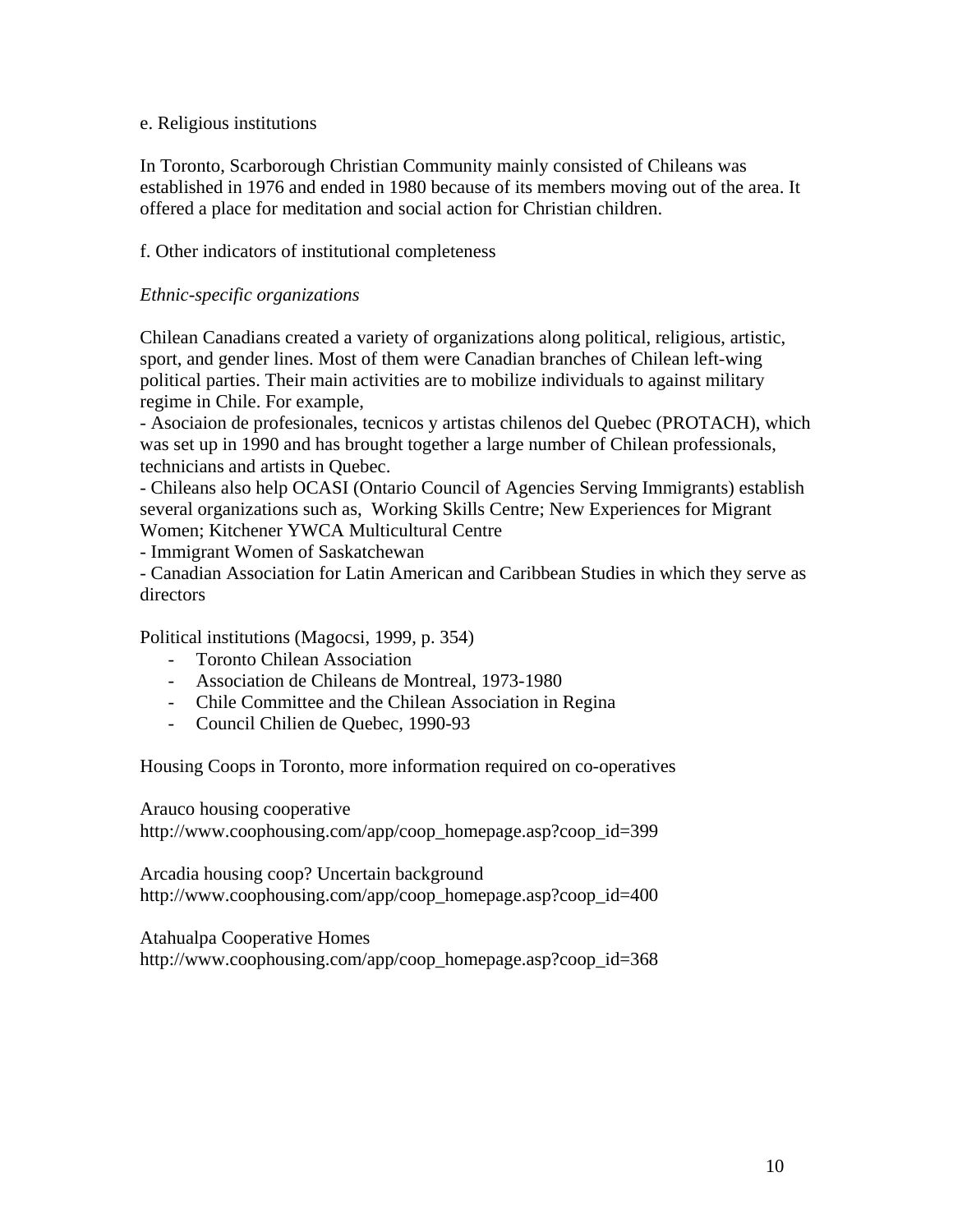#### **References**

Allodi, F. & A. Rojas. 1983. A study of mental health and social adaptation of Hispanic American refugees in Toronto.

Basok, Tanya. 1983. Models of successful leadership: A case of Chileans in Toronto.

The Chileans. In "The Canadian Family Tree (Don Mills, Ont., 1979), 42-43.

Collins, Joseph & john Lear. 1995. Chile's Free Market Miracle: A second look (Oakland, Calif., 1995).

De Fantino & Ana Mria Cipolatti. 1984. Psychosocial processes of immigrants' adaptation: Chileans and Argentineans in Canada. Master thesis, University of Alberta. Microfiche, Ottawa: National Library of Canada

Diaz Harry. 1999. Chileans. In Robert P. Magocsi (Ed.) *Encyclopaedia of Canada's Peoples* (347-355). Toronto: University of Toronto Press.

Duran, Marcela. 1980. Life in exile: Chileans in Canada. *Multiculturalism*. 3(4): 13-16.

Escobar, Monica. 2000. Exile and national identity: Chilean women in Canada. Doctoral thesis, University of Toronto. 272 pp.

Hanff, George. 1979. Decision making under pressure: A study of the admittance of Chilean refugees to Canada. *North/South,* 6(8), 116-135.

Hewitt, Kenneth. 2001. Between Pinochet and Kropotkin: State terror, human rights and the geographers [John Wiley lecture]. *Canadian Geographer*. 45(3): 338-355.

Johnson, S. & C. Johnson. 1982. Institutional origins in the Chilean refugee community in Winnipeg. Prairie Forum, 7(2).

Karatnycky, Adrian. (ed.). 2001. Chile. In *Freedom in the world: The annual survey of political rights and civil liberties 2000-2001* (pp. 133-137). New York: Freedom House.

Landolt, Patricia. 1993. Chilean Immigration to Canada: 1973-1990s. Prepared for Alan Simmons of York University, Centre for Refugee Studies. 47 pp.

Marsden, F. 1977. Chilean refugee households in Canada: Final report of a two-stage survey, 1975-76. Ottawa.

Politics in Chile: Democracy, Authoritarianism, and the Search for development. In Oppenheim, Lois Hecht. (Boulder, Colo., 1993).